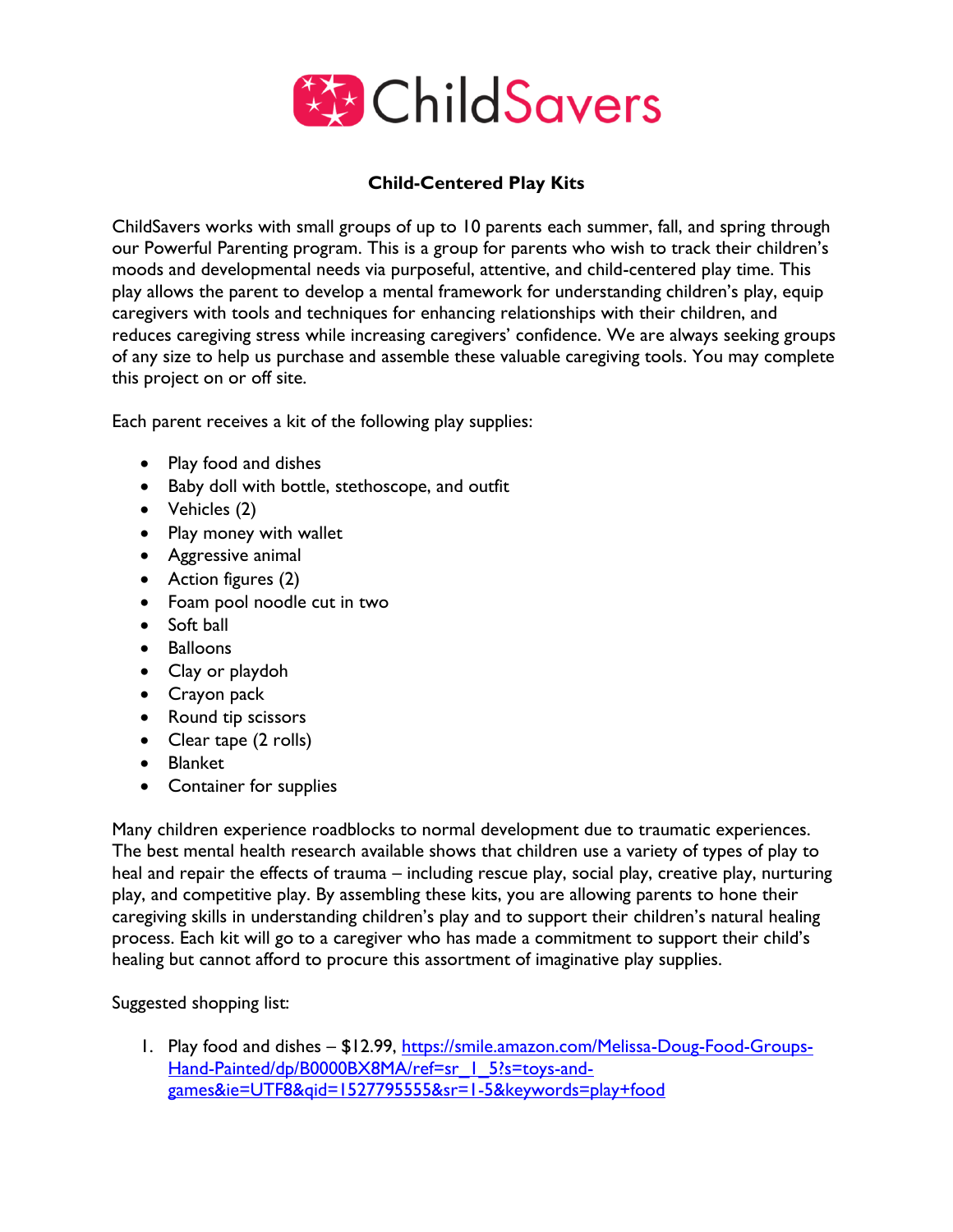- 2. Baby doll with bottle, diaper, medical toys \$19.12, [https://smile.amazon.com/Baby-](https://smile.amazon.com/Baby-Alive-Better-African-American/dp/B0125KRC0S/ref=sr_1_23?s=toys-and-games&ie=UTF8&qid=1527795731&sr=1-23&keywords=baby+doll+african+american)[Alive-Better-African-American/dp/B0125KRC0S/ref=sr\\_1\\_23?s=toys-and](https://smile.amazon.com/Baby-Alive-Better-African-American/dp/B0125KRC0S/ref=sr_1_23?s=toys-and-games&ie=UTF8&qid=1527795731&sr=1-23&keywords=baby+doll+african+american)[games&ie=UTF8&qid=1527795731&sr=1-23&keywords=baby+doll+african+american](https://smile.amazon.com/Baby-Alive-Better-African-American/dp/B0125KRC0S/ref=sr_1_23?s=toys-and-games&ie=UTF8&qid=1527795731&sr=1-23&keywords=baby+doll+african+american)
- 3. Small action figures 3 in each set, est.  $I \$ l each, buy in bulk...
	- a. e.g. [https://smile.amazon.com/Pokemon-Exclusives-72-Pcs-](https://smile.amazon.com/Pokemon-Exclusives-72-Pcs-Set/dp/B0733YD5LL/ref=sr_1_28_sspa?s=toys-and-games&ie=UTF8&qid=1527796119&sr=1-28-spons&keywords=variety+pack+action+figures&psc=1)Set/dp/B0733YD5LL/ref=sr | 28 sspa?s=toys-and[games&ie=UTF8&qid=1527796119&sr=1-28](https://smile.amazon.com/Pokemon-Exclusives-72-Pcs-Set/dp/B0733YD5LL/ref=sr_1_28_sspa?s=toys-and-games&ie=UTF8&qid=1527796119&sr=1-28-spons&keywords=variety+pack+action+figures&psc=1) [spons&keywords=variety+pack+action+figures&psc=1](https://smile.amazon.com/Pokemon-Exclusives-72-Pcs-Set/dp/B0733YD5LL/ref=sr_1_28_sspa?s=toys-and-games&ie=UTF8&qid=1527796119&sr=1-28-spons&keywords=variety+pack+action+figures&psc=1)
	- b. e.g. [https://smile.amazon.com/Emoji-Party-Favors-Stocking-](https://smile.amazon.com/Emoji-Party-Favors-Stocking-Bendables/dp/B01N0A0WWN/ref=sr_1_1?s=toys-and-games&ie=UTF8&qid=1527796198&sr=1-1&keywords=variety+pack+action+figures)Bendables/dp/B01N0A0WWN/ref=sr | 1?s=toys-and[games&ie=UTF8&qid=1527796198&sr=1-](https://smile.amazon.com/Emoji-Party-Favors-Stocking-Bendables/dp/B01N0A0WWN/ref=sr_1_1?s=toys-and-games&ie=UTF8&qid=1527796198&sr=1-1&keywords=variety+pack+action+figures) [1&keywords=variety+pack+action+figures](https://smile.amazon.com/Emoji-Party-Favors-Stocking-Bendables/dp/B01N0A0WWN/ref=sr_1_1?s=toys-and-games&ie=UTF8&qid=1527796198&sr=1-1&keywords=variety+pack+action+figures)
- 4. Vehicles  $-2$  in each set, less than  $$1$  each, buy multiples, [https://smile.amazon.com/Assorted-Plastic-Vehicle-Funcorn-](https://smile.amazon.com/Assorted-Plastic-Vehicle-Funcorn-Toys/dp/B071ZBH6KZ/ref=sr_1_4?s=toys-and-games&ie=UTF8&qid=1527796289&sr=1-4&keywords=plastic+cars)[Toys/dp/B071ZBH6KZ/ref=sr\\_1\\_4?s=toys-and](https://smile.amazon.com/Assorted-Plastic-Vehicle-Funcorn-Toys/dp/B071ZBH6KZ/ref=sr_1_4?s=toys-and-games&ie=UTF8&qid=1527796289&sr=1-4&keywords=plastic+cars)[games&ie=UTF8&qid=1527796289&sr=1-4&keywords=plastic+cars](https://smile.amazon.com/Assorted-Plastic-Vehicle-Funcorn-Toys/dp/B071ZBH6KZ/ref=sr_1_4?s=toys-and-games&ie=UTF8&qid=1527796289&sr=1-4&keywords=plastic+cars)
- 5. Play money \$10.00, [https://smile.amazon.com/Melissa-Doug-Pretend-to-Spend-Play-](https://smile.amazon.com/Melissa-Doug-Pretend-to-Spend-Play-Wallet/dp/B071FNQDT5/ref=sr_1_9?s=toys-and-games&ie=UTF8&qid=1527796824&sr=1-9&keywords=play+money)Wallet/dp/B071FNQDT5/ref=sr | 9?s=toys-and[games&ie=UTF8&qid=1527796824&sr=1-9&keywords=play+money](https://smile.amazon.com/Melissa-Doug-Pretend-to-Spend-Play-Wallet/dp/B071FNQDT5/ref=sr_1_9?s=toys-and-games&ie=UTF8&qid=1527796824&sr=1-9&keywords=play+money)
- 6. Aggressive animal less than \$1 each, buy in a set, e.g. [https://smile.amazon.com/12-](https://smile.amazon.com/12-Assorted-Plastic-Dinosaurs-figures/dp/B00362TR2Q/ref=sr_1_3?s=toys-and-games&ie=UTF8&qid=1527796743&sr=1-3&keywords=medium++plastic+animals) [Assorted-Plastic-Dinosaurs-figures/dp/B00362TR2Q/ref=sr\\_1\\_3?s=toys-and](https://smile.amazon.com/12-Assorted-Plastic-Dinosaurs-figures/dp/B00362TR2Q/ref=sr_1_3?s=toys-and-games&ie=UTF8&qid=1527796743&sr=1-3&keywords=medium++plastic+animals)[games&ie=UTF8&qid=1527796743&sr=1-3&keywords=medium++plastic+animals](https://smile.amazon.com/12-Assorted-Plastic-Dinosaurs-figures/dp/B00362TR2Q/ref=sr_1_3?s=toys-and-games&ie=UTF8&qid=1527796743&sr=1-3&keywords=medium++plastic+animals)
- 7. Foam pool noodle cut in two \$3.75 each, \$18.49 for pack of 5, [https://smile.amazon.com/pack-inch-flexible-colorful](https://smile.amazon.com/pack-inch-flexible-colorful-noodles/dp/B004UHED0C/ref=sr_1_7?s=toys-and-games&ie=UTF8&qid=1527796907&sr=1-7&keywords=foam+noodle)noodles/dp/B004UHED0C/ref=sr | 7?s=toys-and[games&ie=UTF8&qid=1527796907&sr=1-7&keywords=foam+noodle](https://smile.amazon.com/pack-inch-flexible-colorful-noodles/dp/B004UHED0C/ref=sr_1_7?s=toys-and-games&ie=UTF8&qid=1527796907&sr=1-7&keywords=foam+noodle)
- 8. Soft ball \$3.99, [https://smile.amazon.com/POOF-Inch-Basketball-Assorted-](https://smile.amazon.com/POOF-Inch-Basketball-Assorted-Colors/dp/B0002TMY1C/ref=sr_1_12?s=toys-and-games&ie=UTF8&qid=1527796994&sr=1-12&keywords=nerf+ball)[Colors/dp/B0002TMY1C/ref=sr\\_1\\_12?s=toys-and](https://smile.amazon.com/POOF-Inch-Basketball-Assorted-Colors/dp/B0002TMY1C/ref=sr_1_12?s=toys-and-games&ie=UTF8&qid=1527796994&sr=1-12&keywords=nerf+ball)[games&ie=UTF8&qid=1527796994&sr=1-12&keywords=nerf+ball](https://smile.amazon.com/POOF-Inch-Basketball-Assorted-Colors/dp/B0002TMY1C/ref=sr_1_12?s=toys-and-games&ie=UTF8&qid=1527796994&sr=1-12&keywords=nerf+ball)
- 9. Balloons 10 in each pack, less than 0.50 for 10, buy in bulk, [https://smile.amazon.com/PartyWoo-Assorted-Jewel-Toned-](https://smile.amazon.com/PartyWoo-Assorted-Jewel-Toned-Balloons/dp/B003BXO9HI/ref=sr_1_1?s=toys-and-games&ie=UTF8&qid=1527797060&sr=1-1&keywords=pack+of+balloons)Balloons/dp/B003BXO9HI/ref=sr | 1?s=toys-and[games&ie=UTF8&qid=1527797060&sr=1-1&keywords=pack+of+balloons](https://smile.amazon.com/PartyWoo-Assorted-Jewel-Toned-Balloons/dp/B003BXO9HI/ref=sr_1_1?s=toys-and-games&ie=UTF8&qid=1527797060&sr=1-1&keywords=pack+of+balloons)
- 10. Modeling clay, \$6.14, [https://smile.amazon.com/Crayola-Modeling-Clay-Ounces-](https://smile.amazon.com/Crayola-Modeling-Clay-Ounces-Basic/dp/B011Q25T6K/ref=sr_1_8?s=arts-crafts&ie=UTF8&qid=1527797150&sr=1-8&keywords=clay+variety+pack)Basic/dp/B011O25T6K/ref=sr\_1\_8?s=arts-crafts&ie=UTF8&qid=1527797150&sr=1-[8&keywords=clay+variety+pack](https://smile.amazon.com/Crayola-Modeling-Clay-Ounces-Basic/dp/B011Q25T6K/ref=sr_1_8?s=arts-crafts&ie=UTF8&qid=1527797150&sr=1-8&keywords=clay+variety+pack)
- 11. Crayon pack, less than \$1 each, boy a 12 pack for \$10.32, [https://smile.amazon.com/Bulk-Buy-Crayola-Crayons-52-](https://smile.amazon.com/Bulk-Buy-Crayola-Crayons-52-3008/dp/B002OF2C50/ref=sr_1_8?s=arts-crafts&ie=UTF8&qid=1527797209&sr=1-8&keywords=crayon+box) [3008/dp/B002OF2C50/ref=sr\\_1\\_8?s=arts-crafts&ie=UTF8&qid=1527797209&sr=1-](https://smile.amazon.com/Bulk-Buy-Crayola-Crayons-52-3008/dp/B002OF2C50/ref=sr_1_8?s=arts-crafts&ie=UTF8&qid=1527797209&sr=1-8&keywords=crayon+box) [8&keywords=crayon+box](https://smile.amazon.com/Bulk-Buy-Crayola-Crayons-52-3008/dp/B002OF2C50/ref=sr_1_8?s=arts-crafts&ie=UTF8&qid=1527797209&sr=1-8&keywords=crayon+box)
- 12. Round tip scissors \$2.65 each, [https://smile.amazon.com/Stanley-5-Inch-Scissors-](https://smile.amazon.com/Stanley-5-Inch-Scissors-Assorted-Colors/dp/B00LJO8008/ref=sr_1_5?s=arts-crafts&ie=UTF8&qid=1527797290&sr=1-5&keywords=round+tip+scissors)[Assorted-Colors/dp/B00LJO8008/ref=sr\\_1\\_5?s=arts](https://smile.amazon.com/Stanley-5-Inch-Scissors-Assorted-Colors/dp/B00LJO8008/ref=sr_1_5?s=arts-crafts&ie=UTF8&qid=1527797290&sr=1-5&keywords=round+tip+scissors)[crafts&ie=UTF8&qid=1527797290&sr=1-5&keywords=round+tip+scissors](https://smile.amazon.com/Stanley-5-Inch-Scissors-Assorted-Colors/dp/B00LJO8008/ref=sr_1_5?s=arts-crafts&ie=UTF8&qid=1527797290&sr=1-5&keywords=round+tip+scissors)
- 13. Paper pack 25 sheets per kit, \$11 for 500 sheets (20 kits), [https://smile.amazon.com/Pacon-Lightweight-Construction-Assorted-](https://smile.amazon.com/Pacon-Lightweight-Construction-Assorted-Colors/dp/B0013CDJTS/ref=sr_1_4?s=arts-crafts&ie=UTF8&qid=1527797339&sr=1-4&keywords=construction%2Bpaper%2Bpacks&th=1&psc=1)Colors/dp/B0013CDJTS/ref=sr | 4?s=arts-crafts&ie=UTF8&qid=1527797339&sr=1-[4&keywords=construction%2Bpaper%2Bpacks&th=1&psc=1](https://smile.amazon.com/Pacon-Lightweight-Construction-Assorted-Colors/dp/B0013CDJTS/ref=sr_1_4?s=arts-crafts&ie=UTF8&qid=1527797339&sr=1-4&keywords=construction%2Bpaper%2Bpacks&th=1&psc=1)